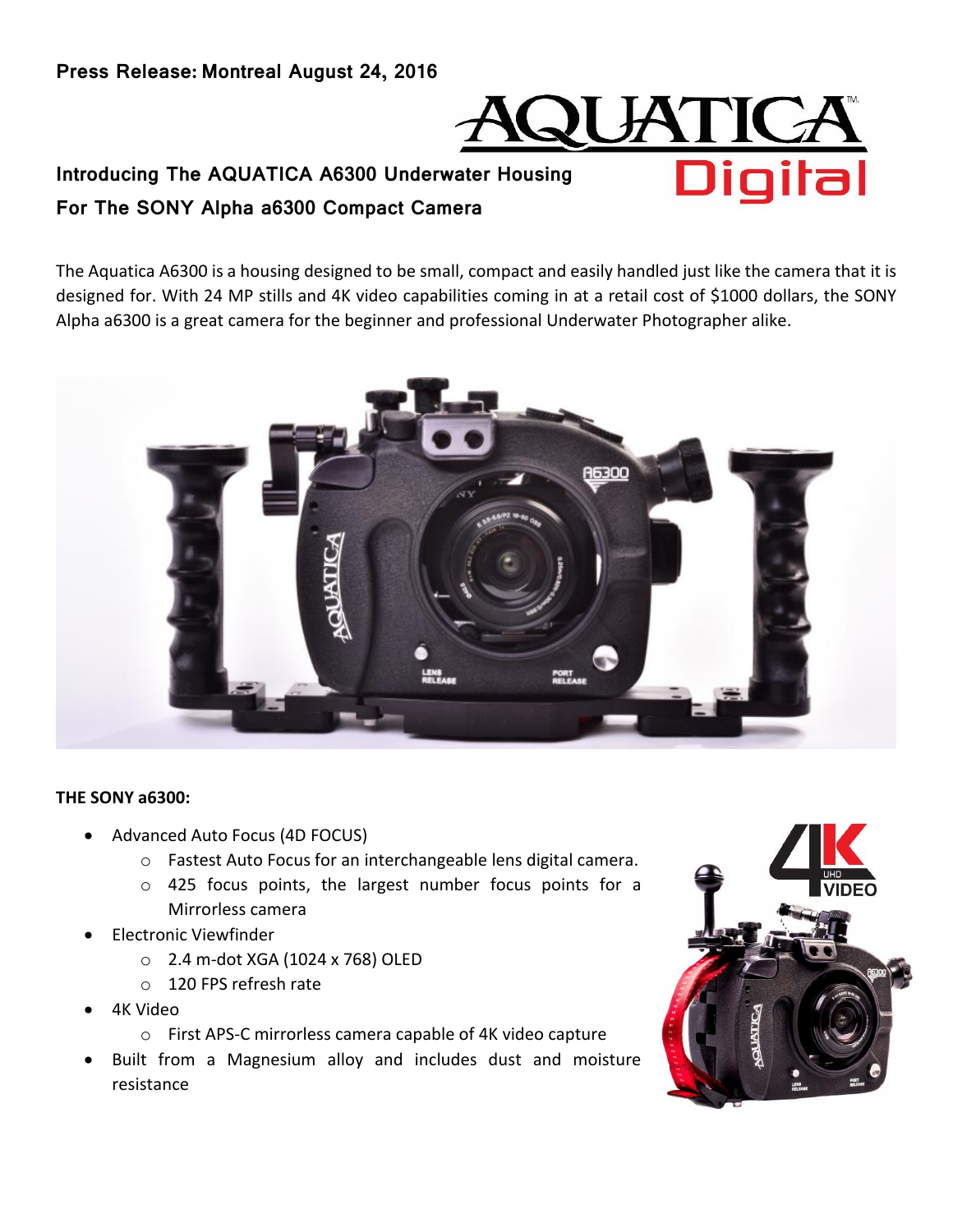## **OUR INNOVATIONS:**

This camera is a powerhouse of technology. That being said, it requires a lot of energy to power. Aquatica has carefully looked at all the strengths and challenges of housing a compact camera and used this opportunity to create some options only available with the Aquatica A6300 housing:

## **Power Saddle:**

The Aquatica Digital Power Saddle incorporates an optional rechargeable battery pack that plugs into the camera's micro usb port and attaches magnetically to the camera's mounting plate. This option can be purchased with the housing or purchased later as an add-on. Purchasing the Power Saddle will allow both still and video shooters to have the equivalent of two extra batteries in their housing, allowing the extra power they need to fuel their creative visions.





## **Interchangeable View Finders:**

Aquatica Digital is proud to announce the support of our Aqua View Finders. The A6300 will come standard with our Aquatica eyepiece and the housing allows the user to switch between our Aqua View 45 and our Aqua View 180 Finders without having to change the LCD window of the housing. Upgrading to these Finders gives the user a 1.2 magnified view of the electronic viewfinder, allowing for improved underwater viewing. These finders are among the best finders available on the market.

## **Adjustable Hand Grip Support:**

Aquatica is world famous for having the most comfortable hand grips on the market and we are excited to announce that these grips have been adapted for the A6300's smaller size. We have been able to include these grips as part of the A6300 package in the form of highly modular tray to mount either strobes or video lights to the top of the grips. The tray it self can be moved left and right for added comfort. Furthermore, the tray brackets can be independently adjusted to a forward, mid and back position while the grip brackets can be adjusted to an inward, centered and outward position from the housing, thus allowing for you to have industry's most ergonomic control access available. Additionally; an adjustable Aquatica nylon hand strap is included at no extra cost allowing for the avid freediver, or available light shooter to streamline their profile by removing the handles.

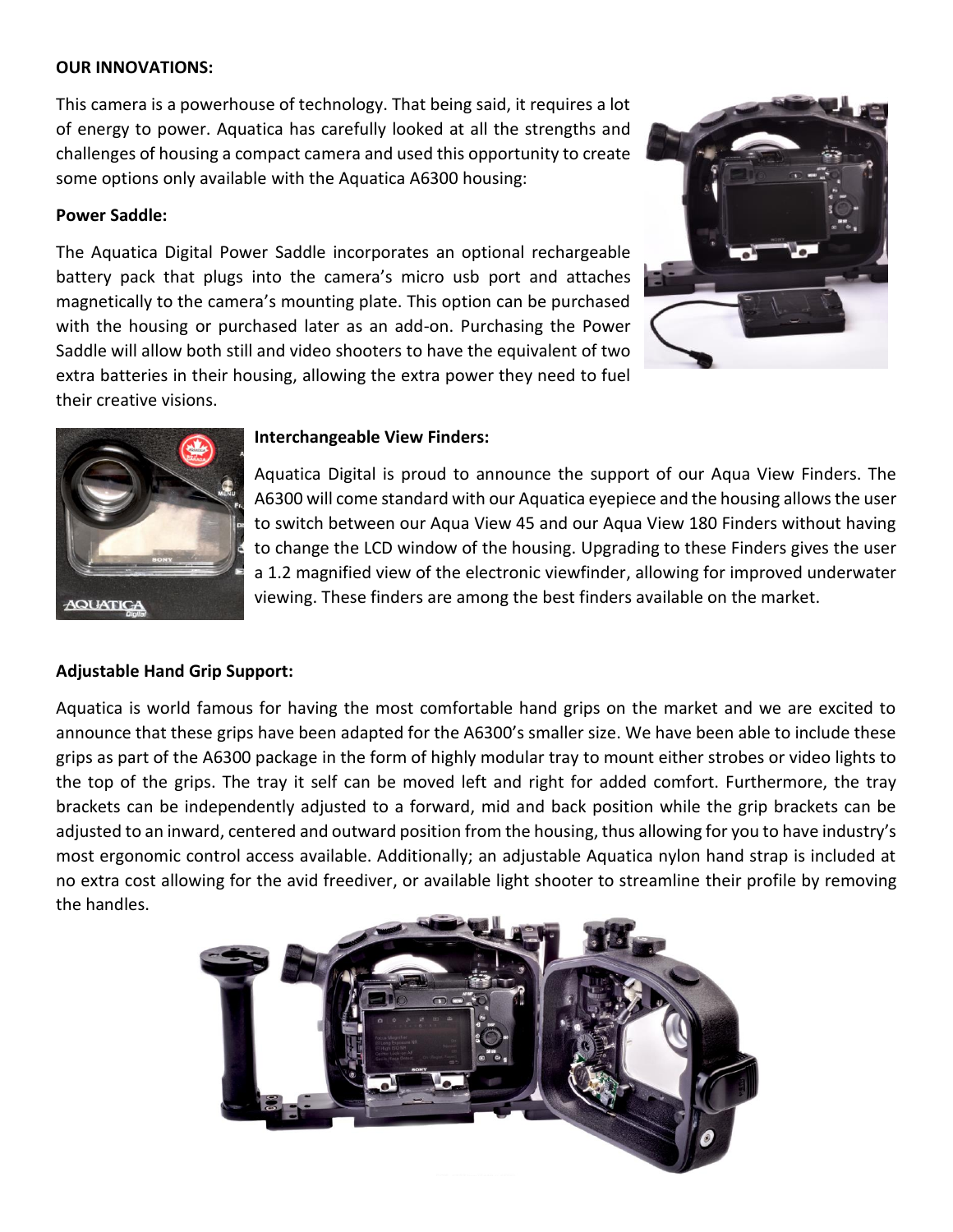#### **THE CONTROLS:**

The A6300 can be used with or without grips. The right side of the housing has been designed so that you can comfortably hold and operate the housing with your right hand with the shutter button positioned to naturally rest under your index finger.

Additionally, at the rear of the housing, we have provided access to many of the camera's functions. The controls can be easily reached by simply moving your thumb, thus allowing you to never have to remove your hand from the shutter lever. Primarily among these controls is the record button which has been given a large red oversized button for ease of use. For those that prefer a steady hold on the housing, the Aquatica grips and shutter extended trigger are available, allowing for a more traditional hold of the housing underwater.

We have ergonomically placed the control dial at the rear of the housing so that it gives you quick and easy access to shutter speeds, aperture, white balance and the ISO of the camera.





#### **THE HOUSING:**

At the core of the design is the shell, machined on a state of the art 5 axis CNC machine from a solid block of 6061 T6 aluminum alloy. The shell is then anodized and painted with a black polyester powder coating. This type of finish is capable of handling the toughest conditions a professional photographer can throw at it.

We are immensely proud of how often our clients at rental dealerships praise

our trademark crinkle powder coat finish being as "tough as nails". What is often noted is that housings that only have an anodized finish do not stand up to the abuse rental housings are exposed to, therefore making Aquatica housings the ideal choice.

Our control shafts and push buttons are made from the finest grade of stainless steel available rather than plastic or less expensive metals. This ensures the most reliable performance on the market.

The housing shell has two entry points for connecting strobes plus two others for adapting various accessories. The housing is sealed with our signature rotary closure made popular on our Amphibico cinema housings.

There is also a large 16mm diameter access point on the left hand side which is ideal for connecting a video monitor. Located on the left hand side is a standard 1/2" diameter access point for the optional Surveyor vacuum valve to ensure a water tight seal prior to your dive, thus giving the shooter watertight piece of mind.